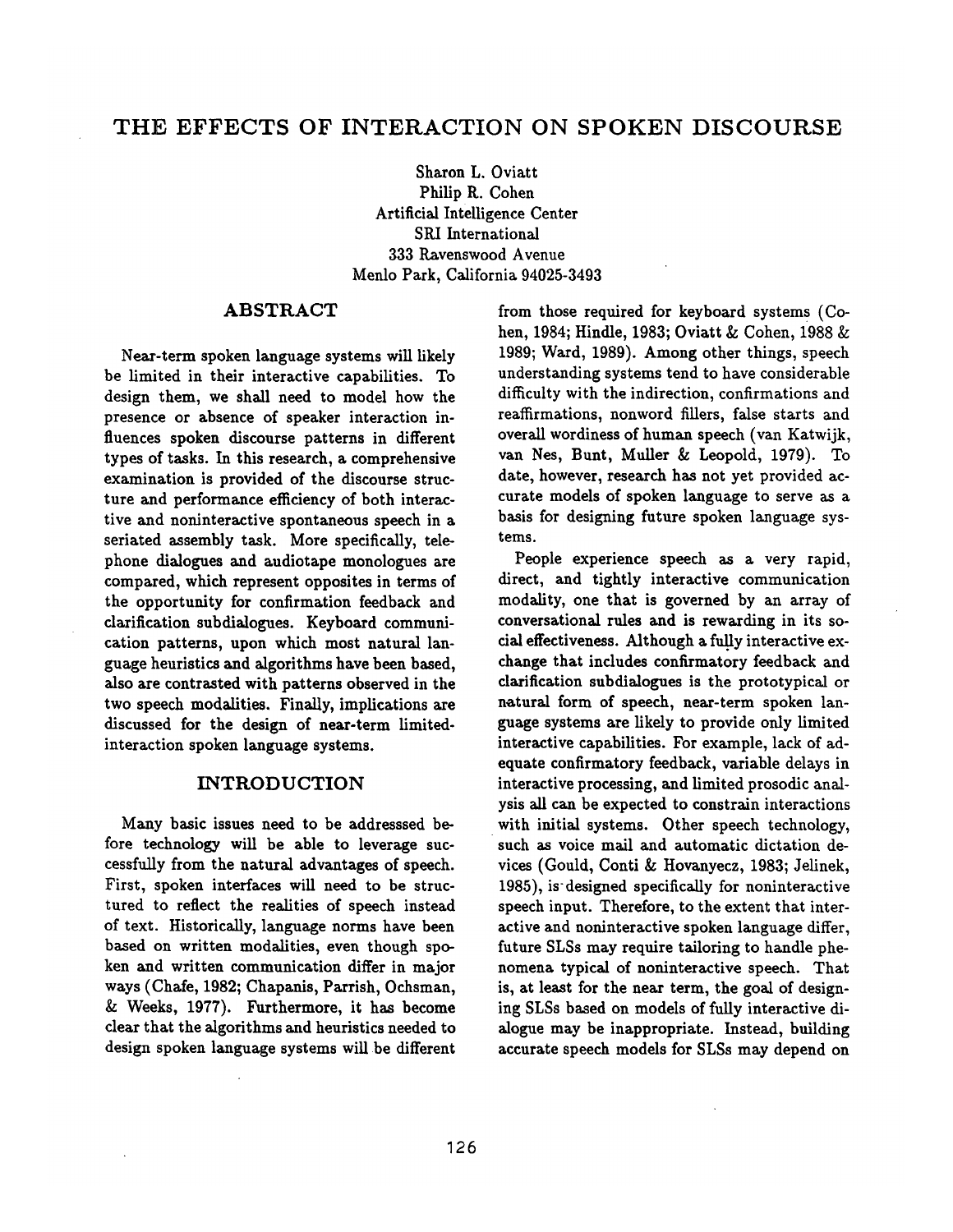an examination of the discourse and performance characteristics of both interactive and noninteractive spoken language in different types of tasks.

Unfortunately, little is known about how the opportunity for interactive feedback actually influences a spoken discourse. To begin examining the influence of speaker interaction, the present research aimed to investigate the main distinctions between interactive and noninteractive speech in a hands-on assembly task. More specifically, it explored the discourse and performance features of telephone dialogues and audiotape monologues, which represent opposites on the spectrum of speaker interaction. Since keyboard is the modality upon which most current natural language heuristics and algorithms are based, the discourse and performance patterns observed in the two speech modalities also were contrasted with those of interactive keyboard. Modality comparisons were performed for teams in which an expert instructed a novice on how to assemble a hydraulic water pump. A hands-on assembly task was selected since it has been conjectured that speech may demonstrate a special efficiency advantage for this type of task.

One purpose of this research was to provide a comprehensive analysis of differences between the interactive and noninteractive speech modalities in discourse structure, referential characteristics, and performance efficiency. Of these, the present paper will focus on the predominant referential differences between the two speech modes. A fuller treatment of modality distinctions is provided elsewhere (Oviatt & Cohen, 1988). Another goal involved outlining patterns in common between the two speech modalities that differed from keyboard. A further objective was to consider the implications of any observed contrasts among these modalities for the design of prospective speech systems that are habitable, high quality, and relatively enduring. Since future SLSs will depend in part on adequate models of spoken discourse, a final goal of this research was to begin constructing a theoretical model from which several principal features of interactive and noninteractive speech could be derived. For a discussion of the theoretical model, which is beyond the scope of the present research summary, see Oviatt & Cohen (1988).

#### METHOD

The data upon which the present manuscript is based were originally collected as part of a larger study on modality differences in task-oriented communication. This project collected extensive audio and videotape data on the communicative exchanges and task assembly in five different modalities. It has provided the basis for a previous research report (Cohen, 1984) that compared communicative indirection and illocutionary style in the keyboard and telephone conditions. As indicated above, the present research focused on a comprehensive assessment of the discourse and performance features of speech. More specifically, it compares noninteractive audiotape and interactive telephone.

Thirty subjects, fifteen experts and fifteen novices, were included in the analysis for the present study. The fifteen novices were randomly assigned to experts to form a total of fifteen expert-novice pairs. For five of the pairs, the expert related instructions by telephone and an interactive dialogue ensued as the pump was assembled. For another five pairs, the expert's spontaneous spoken instructions were recorded by audiotape, and the novice later assembled the pump as he or she listened to the taped monologue. In this condition, there was no opportunity for the audiotape speakers and listeners to confirm their understanding as the task progressed, or to engage in clarification subdialogues with one another. For the last five pairs, the expert typed instructions on a keyboard, and a typed interactive exchange then took place between the participants on linked CRTs. All three communication modalities involved spatial displacement of the participants, and participation in the noninteractive audiotape mode also was disjoint temporally. The fifteen pairs of participants were randomly assigned to the telephone, audiotape, and keyboard conditions.

Each expert participated in the experiment on two consecutive days, the first for training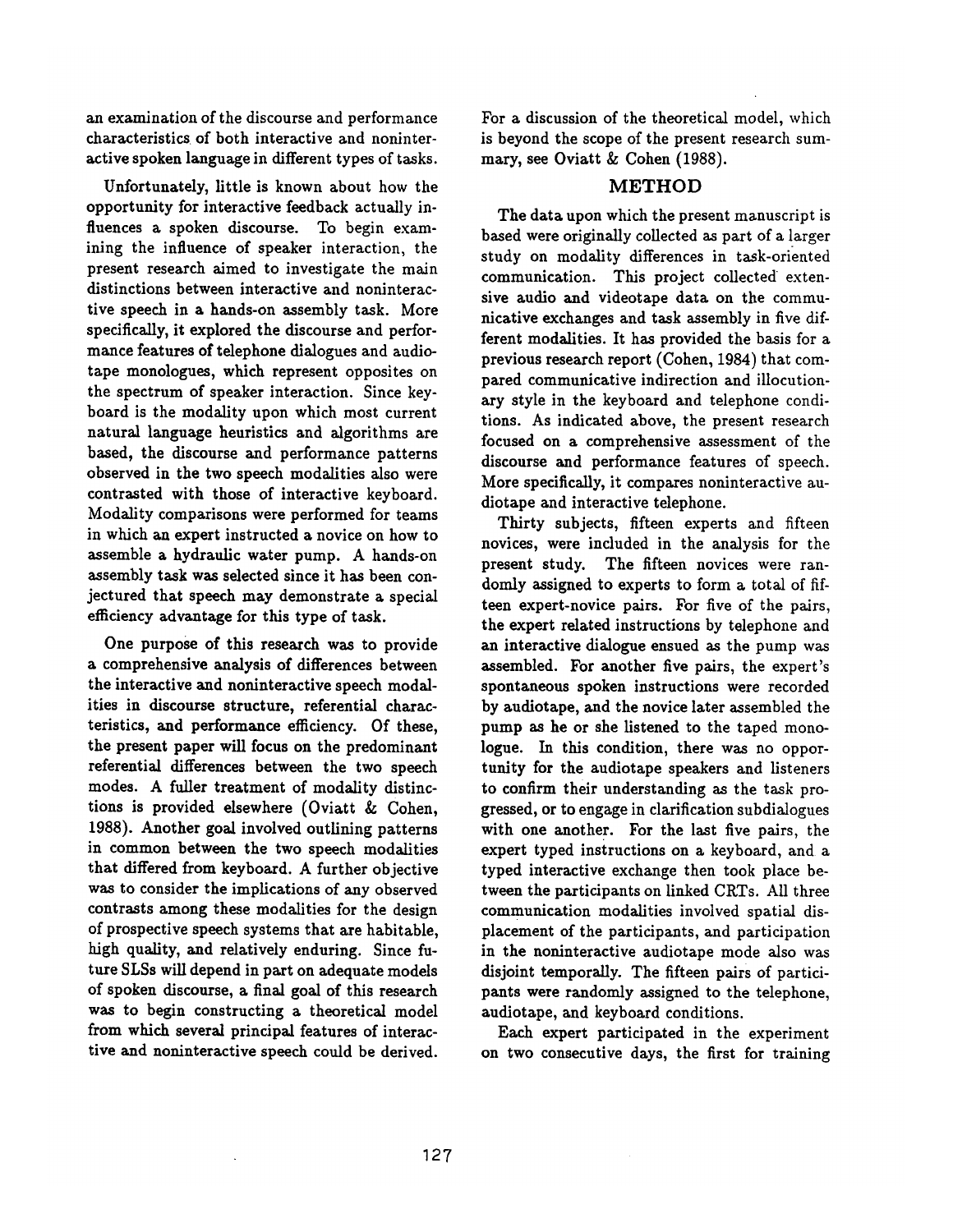and the second for instructing the novice partner. During training, experts were informed that the purpose of the experiment was to investigate modality differences in the communication of instructions. They were given a set of assembly directions for the hydraulic pump kit, along with a diagram of the pump's labeled parts. Approximately twenty minutes was permitted for the expert to practice putting the pump together using these materials, after which the expert practiced administering the instructions to a research assistant. During the second session, the expert was informed of a modality assignment. Then the expert was asked to explain the task to a novice partner, and to make sure that the partner built the pump so that it would function correctly when completed. The novice received similar instructions regarding the purpose of the experiment, and was supplied with all of the pump parts and a tray of water for testing.

Written transcriptions were available as a hard copy of the keyboard exchanges, and were composed from audio-cassette recordings of the monologues and coordinated dialogues, the latter of which had been synchronized onto one audio channel. Signal distortion was not measured for the two speech modalities, although no subjects reported difficulty with inaudible or unintelligible instructions, and  $< 0.2\%$  or 1 in 500 of the recorded words were undecipherable to the transcriber and experimenter. All dependent measures described in this research had interrater reliabilities ranging above .86, and all discourse and performance differences reported among the modalities were statistically significant based on either *apriori t* or Fisher's exact probability tests (Siegel, 1956).

## RESULTS AND DISCUSSION

Compared to interactive telephone dialogues and keyboard exchanges, the principal referential distinction of the noninteractive monologues was profuse elaborative description. Audiotape experts' elaborations of piece and action descriptions, which formed the essence of these task instructions, were significantly more frequent, as well as averaging significantly longer. In addition, repetitions were significantly more common in the audiotape modality, in comparison with interactive telephone and keyboard. Although noninteractive speech was more elaborated and repetitive than interactive speech, these two speech modes did not differ in the total number of words used to convey instructions.

Noninteractive monologues also displayed a number of unusual elaborative patterns. In the telephone modality, the prototypical pattern of presentation involved describing one pump piece, a second piece, and then the action required to assemble them. In contrast, an initial audiotape piece description often continued to be elaborated even after the expert had described the main action for assembling the piece. The following two examples illustrate this audiotape pattern of *perseverative* piece description:

"So the first thing to do is to take the metal rod with the red thing on one end and the green cap on the other end. Take that and then look in the other parts  $$ there are three small red pieces. Take the smallest one. It looks like a nail  $-$  a little red nail  $$ and put that into the hole in the end of the green cap. *There's a green cap on the end of the silver ~hing. ~* 

"...Now, the curved tube that you just put in that should be pointing up still Take that,  $uh -$  Take the the cylinder that's left over  $-$  it's the biggest piece that's left over  $$ and place that on top of that, fit that into that curved tube that you just put on. *This piece tha~ I'm talking about is has a blue base on it and it's a round tube..."* 

These piece elaborations that *followed* the main assembly action were significantly more common in the audiotape modality. However, the frequency of piece elaborations in the more prototypical location *preceding* specification of the action did not differ significantly between the audiotape and telephone modes.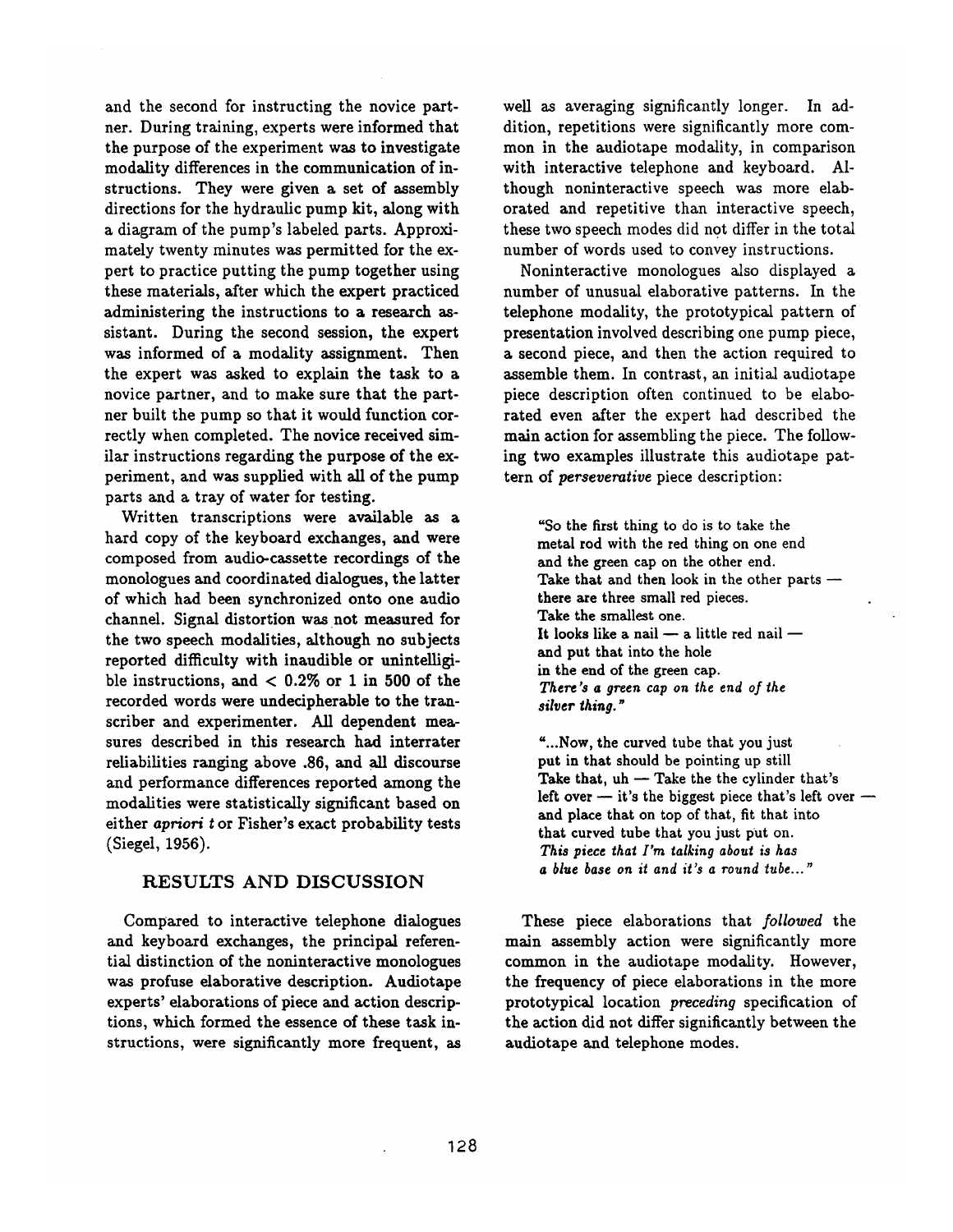Another phenomenon observed in noninteractive audiotape discourse that did not occur at all in interactive speech or keyboard was *elaborative reversion.* Audiotape experts habitually used a direct and definite style when instructing novices on the assembly of pump pieces. For example, they used significantly more definite determiners during first reference to new pump pieces (88% in audiotape, compared with 48% in telephone). However, after initially introducing a piece in a definite and direct manner, in some cases there was downshifting to an indefinite and indirect elaboration of the same piece. All cases of reverted elaborations were presented as existential statements, in which part or all of the same phrase used to describe the piece was presented again with an indefinite determiner. The following are two examples of audiotape reversions:

"...You take *the* L-shaped clear plastic tube, *another* tube, there's an L-shaped one with a big base..."

"...you are going to insert that into *the* long clear tube with two holes on the side. Okay. There's a tube about one inch in diameter and about four inches long. Two holes on the side."

These reversions gave the impression of being out-of-sequence parenthetical additions which, together with other audiotape dysfluencies like perseverative piece descriptions, tended to disrupt the flow of noninteractive spoken discourse. Partly due to phenomena such as these, the referential descriptions provided during audiotaped speech simply were less well integrated and predictably sequenced than descriptions in telephone dialogue. To begin with, the high rate of audiotape elaborations introduced more information for the novice to integrate about a piece. In addition, perseverative piece descriptions required the novice to integrate information from two separate locations in the discourse. As such, they created unpredictability with respect to where piece information was located, and violated expectations for the prototypical placement

of piece information. In the case of both perseverative and reverted piece elaborations, the novice had to decide whether the reference was anaphoric, or whether a new piece was being referred to, since these elaborations were either discontinuous from the initial piece description or began with an indefinite article. Once established as anaphoric, the novice then had to successfully integrate the continued or reverted description with the appropriate earlier one. For example, did it refine or correct the earlier description? All of these characteristics produced more inferential strain in the audiotape modality.

An evaluation of total assembly time indicated that the audiotape novices functioned significantly less efficiently than telephone novices. Furthermore, the length of novice assembly time demonstrated a strong positive correlation with the frequency of expert elaborations, implicating the inefficiency of this particular discourse feature. Evidently, experts who elaborated their descriptions most extensively were the ones most likely to be part of a team in which novice assembly time was lengthy.

The different patterns observed between interactive and noninteractive speech may be driven by the presence or absence of confirmation feedback. The literature indicates that access to confirmation feedback is associated with increased dialogue efficiency in the form of shorter noun phrases with repeated reference (Krauss & Weinheimer, 1966). During the present hands-on assembly interactions, all interactive telephone teams produced a high and stable rate of confirmations, with 18% of the total verbal interaction spent eliciting and issuing confirmations, and a confirmation forthcoming every 5.6 seconds. Confirmations were clearly a major vehicle available for the telephone listener to signal to the expert that the expert's communicative goals had been achieved and could now be discharged. Since audiotape experts had to operate without confirmation feedback from the novice, they had no metric for gauging when to finish a description and inhibit their elaborations. Therefore, it was not possible for audiotape experts to tailor a de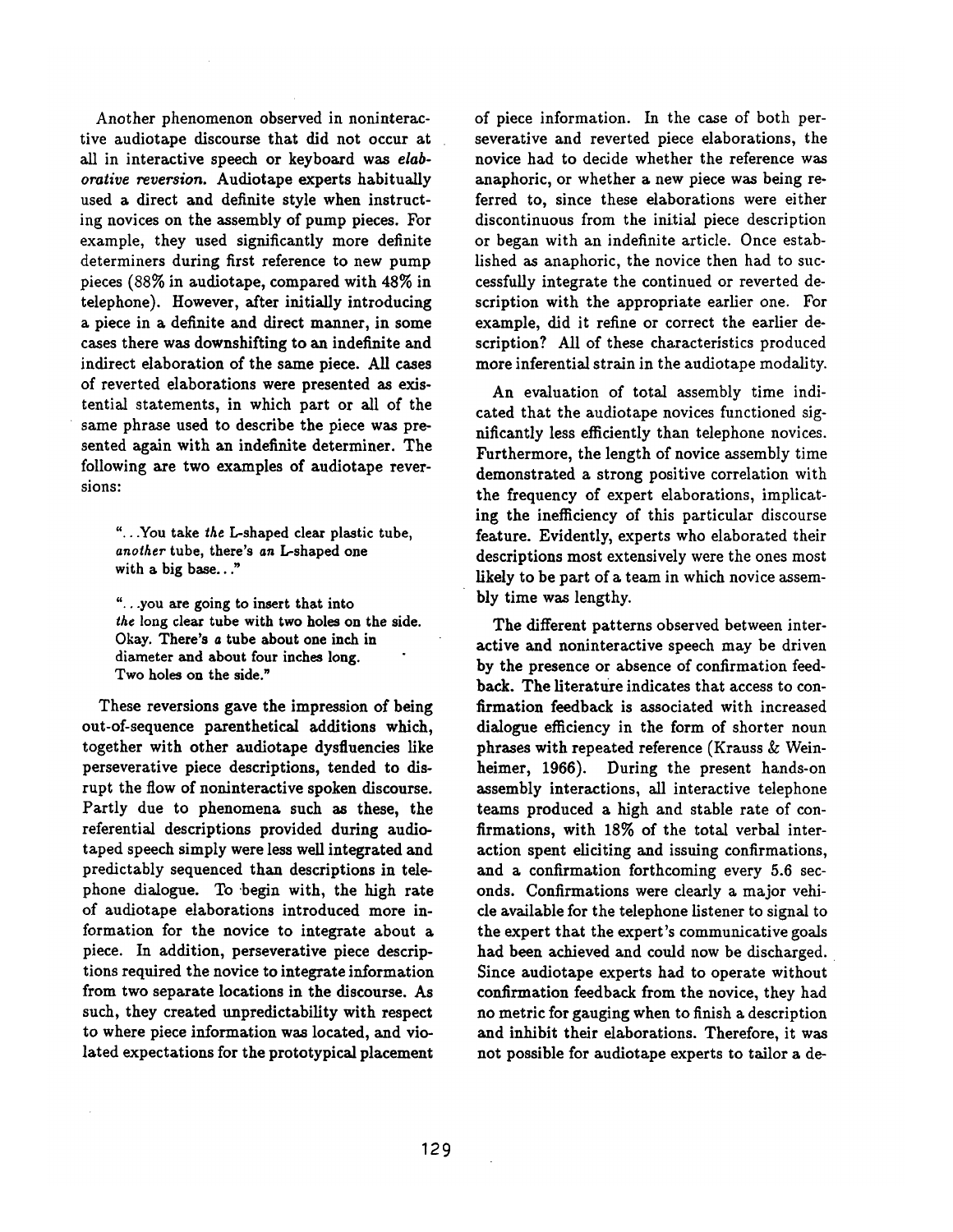scription to meet the information needs of their particular partner most efficiently. In this sense, their extensive and perseverative elaborating was an understandably conservative strategy.

In spite of the fact that instructions in the two speech modalities were almost three-fold wordier than keyboard, novices who received spoken instructions nonetheless averaged pump assembly times that were three times faster than keyboard novices (cf. Chapanis, Parrish, Ochsman, & Weeks, 1977). These data confirm that speech interfaces may be a particularly apt choice for use with hands-on assembly tasks, as well as providing some calibration of the overall efficiency advantage. For a more detailed account of the similarities and differences between the keyboard and speech modalities, see 0viatt & Cohen (1989).

# IMPLICATIONS FOR INTERACTIVE SPOKEN LANGUAGE SYSTEMS<sup>1</sup>

A long-term goal for many spoken language systems is the development of fully interactive capabilities. In practice, of course, speech applications currently being developed are ill equipped to handle spontaneous human speech, and are only capable of interactive dialogue in a very limited sense. One example of an ihteractional limitation is the fact that system responses typically are more delayed than the average human conversant. While the natural speed of human dialogue creates an efficiency advantage in tasks, it simultaneously challenges current computing technology to produce more consistently rapid response times. In research on telephone conversations, transmission and access delays<sup>2</sup> of as little as .25 to 1.8 seconds have been found to disrupt the normal temporal pattern of conversation and to reduce referential efficiency (Krauss & Bricker, 1967; Krauss, Garlock, Bricker, & McMahon, 1977). These data reveal that the threshold for an acceptable time lag can be a very brief interval, and that even these minimal delays can alter the organization and efficiency of spoken discourse.

Preliminary research on human-computer dialogue has indicated that, beyond a certain threshold, language systems slower than realtime will elicit user input that has characteristics in common with noninteractive speech. For example, when system response is slow and prompt confirmations to support user-system interaction are not forthcoming, users will interrupt the system to elaborate and repeat themselves, which ultimately results in a negative appraisal of the system (van Katwijk, van Nes, Bunt, Muller, & Leopold, 1979). For practical purposes, then, people typically are unable to distinguish between a slow response and no response at all, so their strategy for coping with both situations is similar. Unfortunately, since system delays typically vary in length, their duration is not predictable from the user's viewpoint. Under these circumstances, it seems unrealistic to expect that users will learn to anticipate and accommodate the new dialogue pace as if it had been reduced by some constant amount.

Apart from system delay, another current limitation that will influence future interactive speech systems is the unavailability of full prosodic analysis. Since an interactive system must be able to analyze prosodic meaning in order to deliver appropriate and timely confirmations of received messages, limited prosodic analysis may make the design of an effective confirmation system more difficult. In spoken interaction, speakers typically convey requests for confirmation prosodically, and such requests occur mid-sentence as well as at sentence end. For example:

<sup>&</sup>lt;sup>1</sup> For a discussion of the implications of this research for noninteractive speech technology, see Oviatt & Cohen **(198S).** 

*<sup>2</sup>A transmission* **delay refers to** a relatively pure delay of each speaker's utterances for some defined time period. By contrast, an access **delay prevents** simultaneous speech by the listener, **and then** delays circuit access for a defined time period after the primary speaker ceases talking.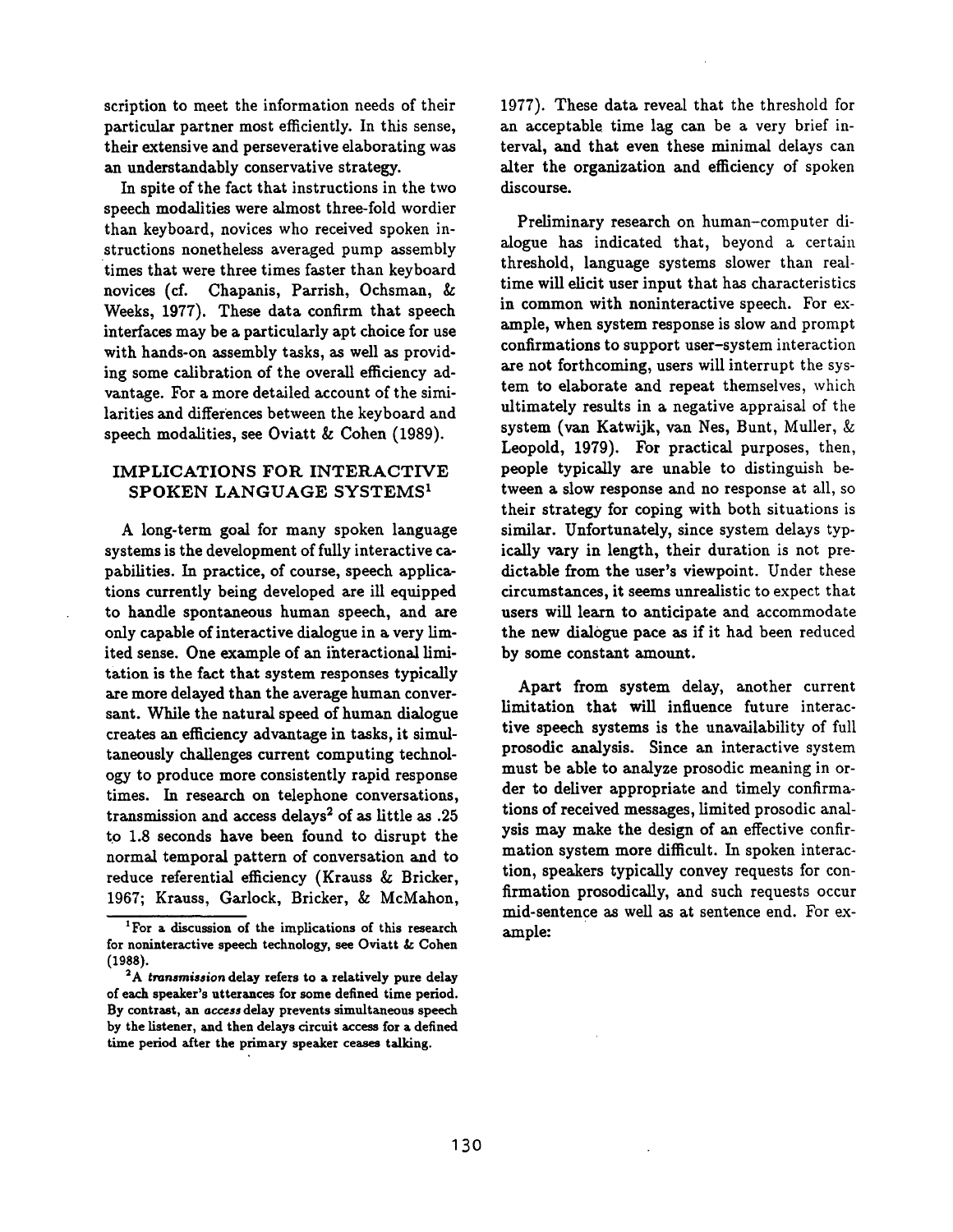|         | Expert: "Put that on the hole"         |
|---------|----------------------------------------|
|         | on the side of that tube $-$ " (pause) |
| Novice: | "Yeah."                                |
| Expert: | "- that is nearest to the top or       |
|         | nearest to the green handle."          |
| Novice: | "Okav."                                |

For a system to analyze and respond to requests for confirmation, it would need to detect rising intonation, pausing, and other characteristics of the speech signal which, although elementary in appearance, cannot yet be performed in a reliable manner automatically (Pierrehumbert, 1983; Walbel, 1988). A system also would need to derive the contextually appropriate meaning for a given intonation pattern, by mapping the prosodic structure of an utterance onto a representation of the speaker's intentions at a particular moment. Since the pragmatic analysis of prosody barely has begun (Pierrehumbert & Hirschberg, 1989; Waibel, 1988), this important capability is unlikely to be present in initial versions of interactive speech systems. Therefore, the typical prosodic vehicles that speakers use to request confirmation will remain unanalyzed such that confirmations are likely to be omitted. This may be especially true of mid-sentence confirmation requests that lack redundant grammatical cues to their function. To the extent that confirmation feedback is omitted, speakers' discourse can be expected to become more elaborative, repetitive, and generally similar to monologue as they attempt to engage in dialogue with limited-interaction systems.

If supplying apt and precisely timed confirmations for near-term spoken language systems will be difficult, then consideration is in order of the difficulties posed by noninteractive discourse phenomena for the design of preliminary systems. For one thing, the discourse phenomena of noninteractive speech differ substantially from the keyboard discourse upon which current natural language processing algorithms are based. Keyboard-based algorithms will require alteration, especially with respect to referential features and discourse macrostructure, if designers expect future systems to handle spontaneous human speech input. With respect to reference resolution, the system will have to identify whether a perseverative elaboration refers to a new part or a previously mentioned one, whether the initial descriptive expression is being further expanded, qualified, or corrected, and so forth. The potential difficulty of tracking noun phrases throughout a repetitive and elaborative discourse, espedally segments that include perseverative descriptions displaced from one another and definite descriptions that revert to indefinite elaborations about the same part, is illustrated in the following brief monologue segment:

"and then you take *the L-shaped clear plastic tube, another tube,* there's *an L-shaped one with a big base,* and that big base happens to fit over the top of this hole that you just put the red piece on. Okay. So there's one hole with a blue piece and one with a red piece and you take the one with the red piece and put *the L-shaped instrument* on top of this, so that..."

For example, a system must distinguish whether "another tube" is a new tube or whether it co-refers with "the L-shaped clear plastic tube" uttered previously, or with the other two italicized phrases. In cases where description of a part persists beyond that of the basic assembly action, the system also must determine whether a new discourse assembly segment has been initiated and whether a new action now is being described. In the above illustration, the system must determine whether "and you take the one with the red piece and put the L-shaped instrument on top of this" refers to a new action, or whether it refers back to the previously described action in "that big base happens to fit over the top of this hole..." The system's ability to resolve such co-reference relations will determine the accuracy with which it interprets the basic assembly actions underway. To optimize the interpretation of spoken monologues, a system will have to continually reexamine whether further descriptive information supports or refutes cur-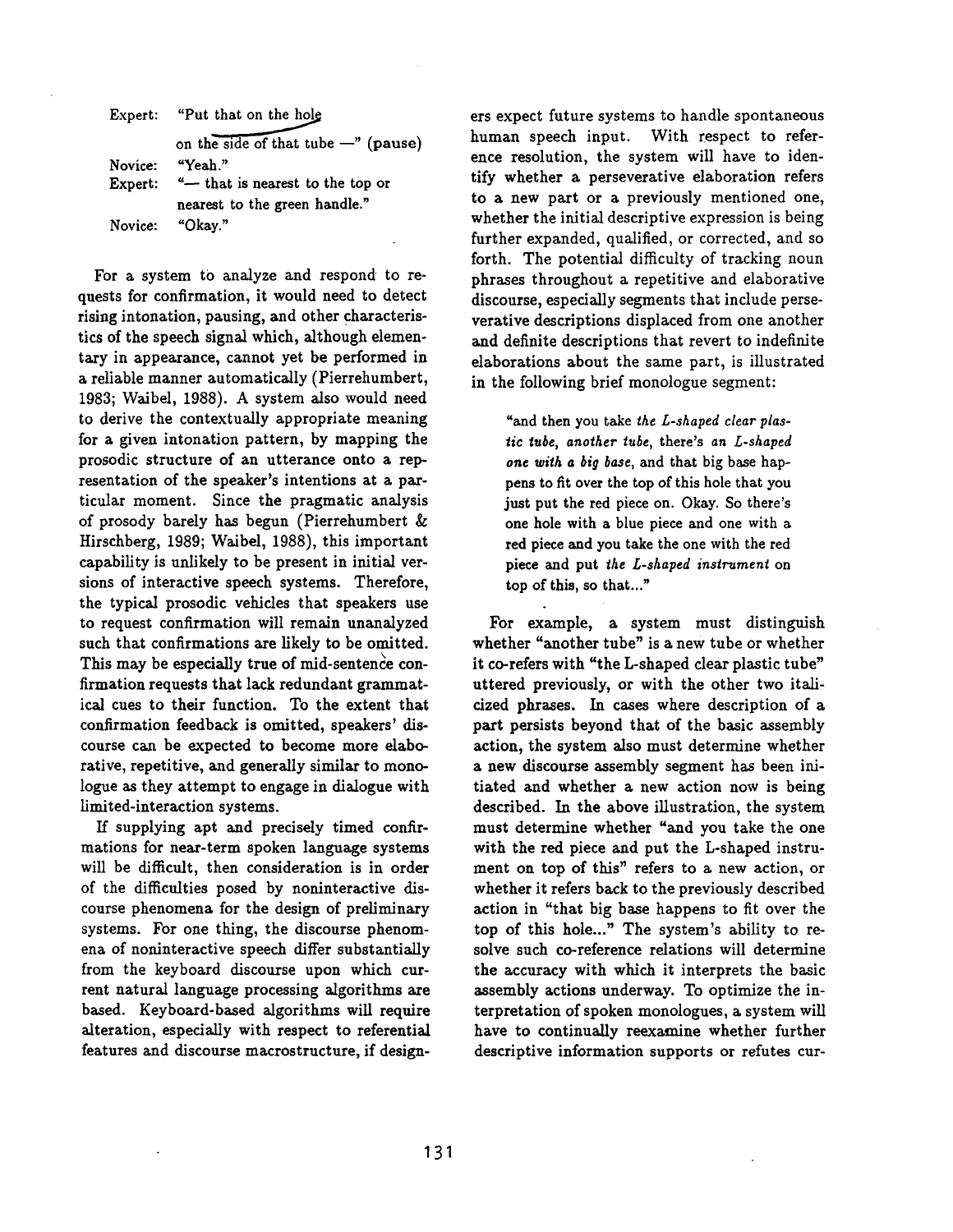rent beliefs about part identity and action performance. That is, the system's orientation should be geared more toward frequent cross-checking of previous information, rather than automatically positing new entities and actions.

In order to see how current algorithms will need to be altered to process noninteractive speech phenomena, we consider how recent dialogue and text processing systems would fare if confronted with such data. The ability to recognize when and how utterances elaborate upon previous discourse is a special case of recognizing how speakers intend discourse segments to be related. The ARGOT dialogue system (Litman & Allen, 1989) takes one important step toward recognizing discourse structures by distinguishing the speaker's *domain* plan, such as for assembling parts, from his or her *discourse* plan, such as to clarify which domain plans are being performed. Although there are technical difficulties, its "identify parameter" discourse plan is designed to process elaborations that further specify the arguments of requested actions during interactive dialogue. However, ARGOT would have to be extended to include.a number of new types of discourse plans before it would be able to analyze noninteractive speech phenomena correctly. For one thing, ARGOT does not distinguish different types of elaboration such that information in the two segments of discourse could be integrated correctly. Also, instead of having a discourse plan for self-correction, ARGOT focuses exclusively on a strategy for correcting *other* agents' plans by means of requesting them to perform remedial actions. In addition, AR-GOT's current processing scheme is not geared to handle elaborative requests. Briefly, ARGOT performs an action once a sufficiently precise request to perform that action has been recognized. However, since monologue speakers tend to persist in attempting to achieve their goals, they essentially issue multiple requests for the listener to perform a particular action. For example, in the above audiotape fragment, the speaker tried twice to get the listener to put the L-shaped piece over the outlet containing the red valve. Any system unable to recognize that the second request is an elaboration of the first would likely make the fundamental error of positing the existence of two separate actions to be performed.

Although text processing systems are explicitly designed to analyze noninteractive discourse, they fail to provide the needed solutions for analyzing noninteractive speech. These systems currently have no means for identifying basic discourse elaborations and, to date, they have not incorporated discourse structural cues which could be helpful in signaling the relationship of discourse segments (Grosz & Sidner, 1986; Litman & Allen, 1989; Oviatt & Cohen, 1989; Reichman, 1978). In addition, they are restricted to declarative sentences.

One recent text analysis system called Tacitus (Hobbs, Stickel, Martin & Edwards, 1988) appears uniquely capable of handling some of the elaborative phenomena found in our corpus. In selecting the best analysis of a text, Tacitus uses an abductive strategy to search for an interpretation that minimizes the overall cost of the set of assumptions needed to prove that the text is true. The interpretive cost is a weighted function of the individual costs of the assumptions needed to derive that interpretation. Depending on the assignment of costs, it is possible for Tacitus to adopt a non-minimal individual assumption as part of a globally optimal discourse interpretation. Applying this general strategy to noun phrase interpretation, Tacitus' heuristics for referring expressions include a higher cost for assuming that a definite noun phrase refers to a new discourse entity than to a previously introduced one, as well as a higher cost for assuming that an indefinite noun phrase refers to a previously introduced entity than to a new one. These heuristics could handle the prevalent noninteractive speech phenomenon of definite first reference to new pump parts, as well as elaborative reversions, although both would entail higher-cost individual assumptions. That is, if it makes the most global sense, the system could interpret definite first references and reversions as referring to "new" and "old" entities, respectively, contrary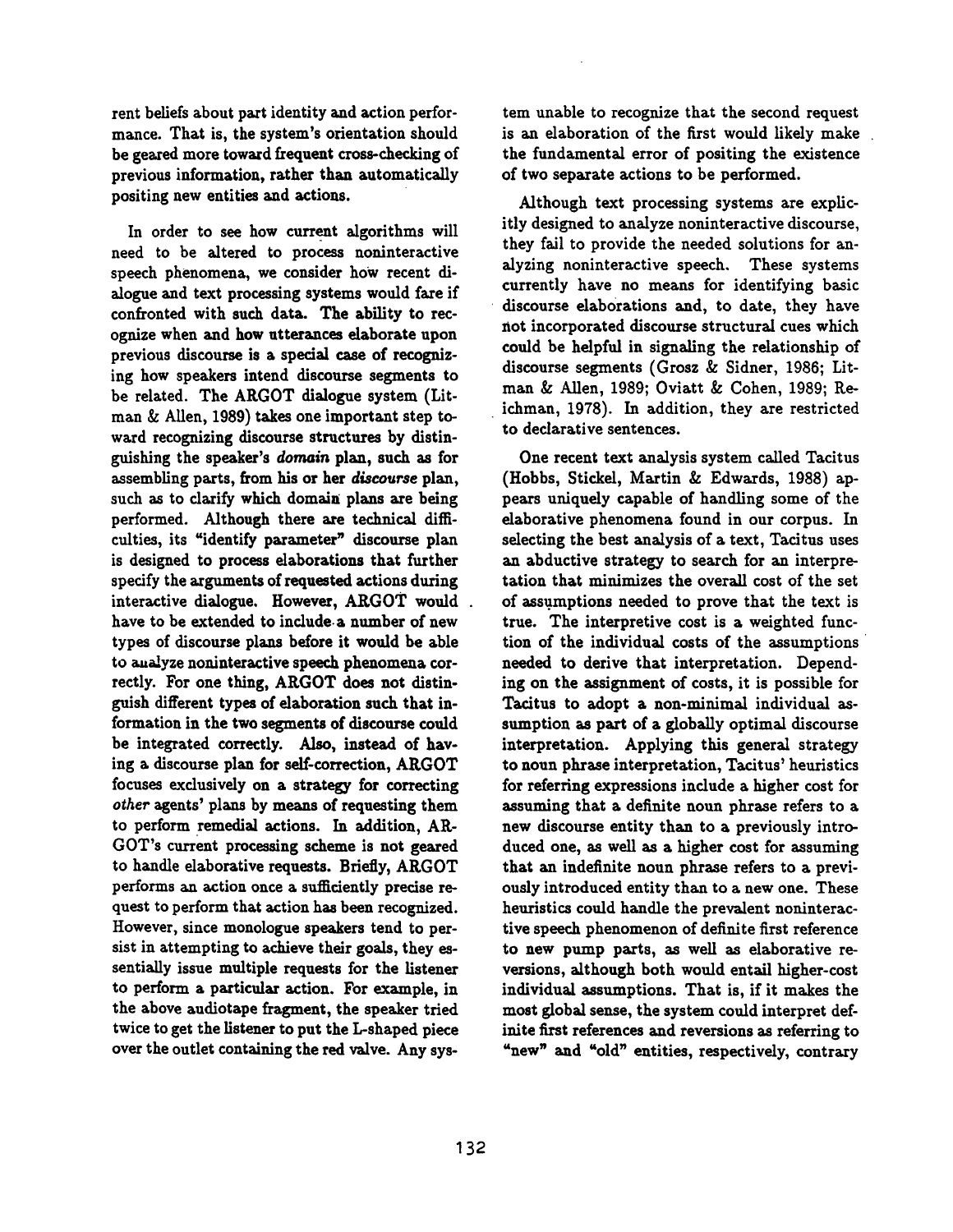to the usual preferences in computational linguistics.

Although such an interpretation strategy may sometimes be sufficient to establish the needed co-reference relations in elaborative discourses, due to the nature of Tacitus' global optimization approach one cannot be certain that any particular case of elaboration will be resolved correctly without first weighing all other local discourse specifics. It is neither clear what percentage of the phenomena would be handled correctly at present, nor whether Tacitus' heuristics could be extended to arrive at consistently correct interpretations. Furthermore, since Tacitus' usual strategy for determining what should be proven is simply to conjoin the meaning representations of two utterances, it would fail to provide correct interpretations for certain types of elaborations, such as corrections in which the latter description supercedes an earlier one. Hobbs (1979) has recognized and attempted to define elaboration as a coherence relation in previous work, and is currently refining Tacitus' computational methods in a manner that may yield improvements in the processing of elaborations.

### **CONCLUSIONS**

In summary, the present results imply that near-term spoken language systems that are unable to provide meaningful and timely confirmations may not be able to curtail speakers' elaborations effectively, or the related discourse convolutions typical of noninteractive speech. Current dialogue and text processing systems are not prepared to handle this type of elaborative discourse. Clearly, new heuristics will need to be developed to accomodate speakers who try more than once to achieve their communicative goals, in the process using multiple utterances and varied speech acts. Under these circumstances, models of noninteractive speech may provide a more appropriate basis for designing near-term spoken language systems than either keyboard models or models of fully interactive dialogue.

To model discourse accurately for interactive SLSs, further research will be needed to establish the generality of these noninteractive speech

phenomena across different tasks and applications, and to determine whether speakers can be trained to alter these patterns. In addition, research also will be needed on the extent to which human-computer task-oriented speech differs from that between humans. At present, there is no well developed discourse theory of humanmachine communication, and the few studies comparing human-machine with human-human communication have focused on the keyboard modality, with the exception of Hauptmann & Rudnicky (1988). These studies also have relied exclusively on the Wizard of Oz paradigm, although this technique entails unavoidable feedback delays due to the inherent deception, and it was never intended to simulate the interactional coverage of any particular system. Further work ideally would examine human-computer speech patterns as prototypes of interactive SLSs become available.

In short, our present research findings imply that designers of future spoken language systems should be vigilant to the possibility that their selected application may elicit noninteractive speech phenomena, and that these patterns may have adverse consequences for the technology proposed. By anticipating or at least recognizing when they occur, designers will be better prepared to develop speech systems based on accurate discourse models, as well as ones that are viable ergonomically.

### ACKNOWLEDGMENTS

This research was supported by the National Institute of Education under contract US-NIE-C-400-76-0116 to the Center for the Study of Reading at the University of Illinois and Bolt Beranek and Newman, Inc., and by a contract from ATR International to SRI International.

# **References**

[11 Chapanis A., R. N. Parrish, R. B. Ochsman, and G. D. Weeks. Studies in interactive communication: If. The effects of four communication modes on the linguistic performance of teams